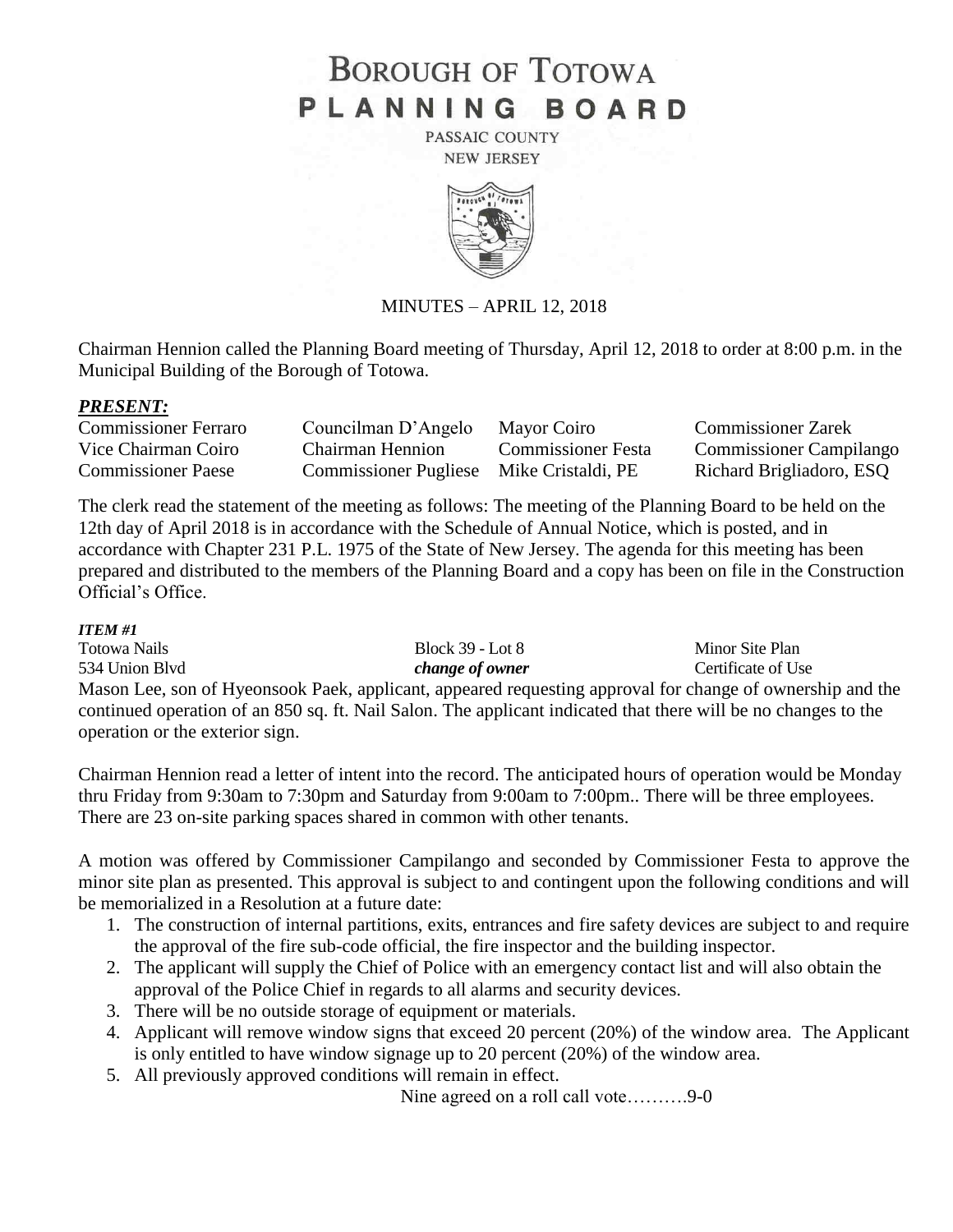### PLANNING BOARD MEETING APRIL 12, 2018 MINUTES CONTINUED PAGE 2

*ITEM #2* Young Star Nail Salon Block 39 - Lot 1 Minor Site Plan 169 Union Blvd *change of owner* Certificate of Use

Ji U Hu appeared requesting approval for change of ownership and the continued operation of a 1,100 sq. ft. Nail Salon known as Store 3A. The applicant indicated that there will be no changes to the operation or the exterior sign.

Chairman Hennion read a letter of intent into the record. The anticipated hours of operation would be Tuesday thru Friday from 9:30am to 7:30pm, Saturday from 9:00am to 6:30pm, and Sunday from 10:00am to 5:30pm. There will be three to four employees.

There was a discussion between the Applicant and the Board in regard to signage in the windows. The Applicant stipulated that it would remove signage from the windows in order to comply with the Ordinance requirements which limits signage in the windows to a maximum of 20 percent (20%) of the window area. In addition, the Applicant stipulated there would be no neon lights in the windows.

A motion was offered by Commissioner Campilango and seconded by Commissioner Festa to approve the minor site plan as presented. This approval is subject to and contingent upon the following conditions and will be memorialized in a Resolution at a future date:

- 1. The construction of internal partitions, exits, entrances and fire safety devices are subject to and require the approval of the fire sub-code official, the fire inspector and the building inspector.
- 2. The applicant will supply the Chief of Police with an emergency contact list and will also obtain the approval of the Police Chief in regards to all alarms and security devices.
- 3. There will be no outside storage of equipment or materials.
- 4. All previously approved conditions will remain in effect.

Nine agreed on a roll call vote……….9-0

## *ITEM #3*

| Upgrade Printing $&$ Supply, LLC | Block 178.01 - Lot 1 | Minor Site Plan    |
|----------------------------------|----------------------|--------------------|
| 500 S. Riverview Drive.          | Carried from 3/22    | Certificate of Use |

Mr. Juan Peralta appeared requesting approval for 4,658 sq. ft. of space to be used for services of screen printing, embroidery, light welding and fabrication for signage and displays as well as wide format printing for signage and displays.

Chairman Hennion read a letter of intent into the record. The anticipated hours of operation would be Monday thru Friday from 9:00am to 5:00pm. There will be four employees with six parking spaces provided.

Mr. Peralta testified as to the nature of the business - typically works with acrylic and vinyl. The business has been in operation for approximately nine years. They are relocating their offices from 86 Lackawanna Avenue, Woodland Park, New Jersey to the subject property in Totowa, New Jersey. The Applicant also represented that they are making minor repairs including some electrical work, HVAC and light painting. Mr. Peralta characterized the space as being in great condition. and indicated that electrical work will be done for the installation of additional venting that is required.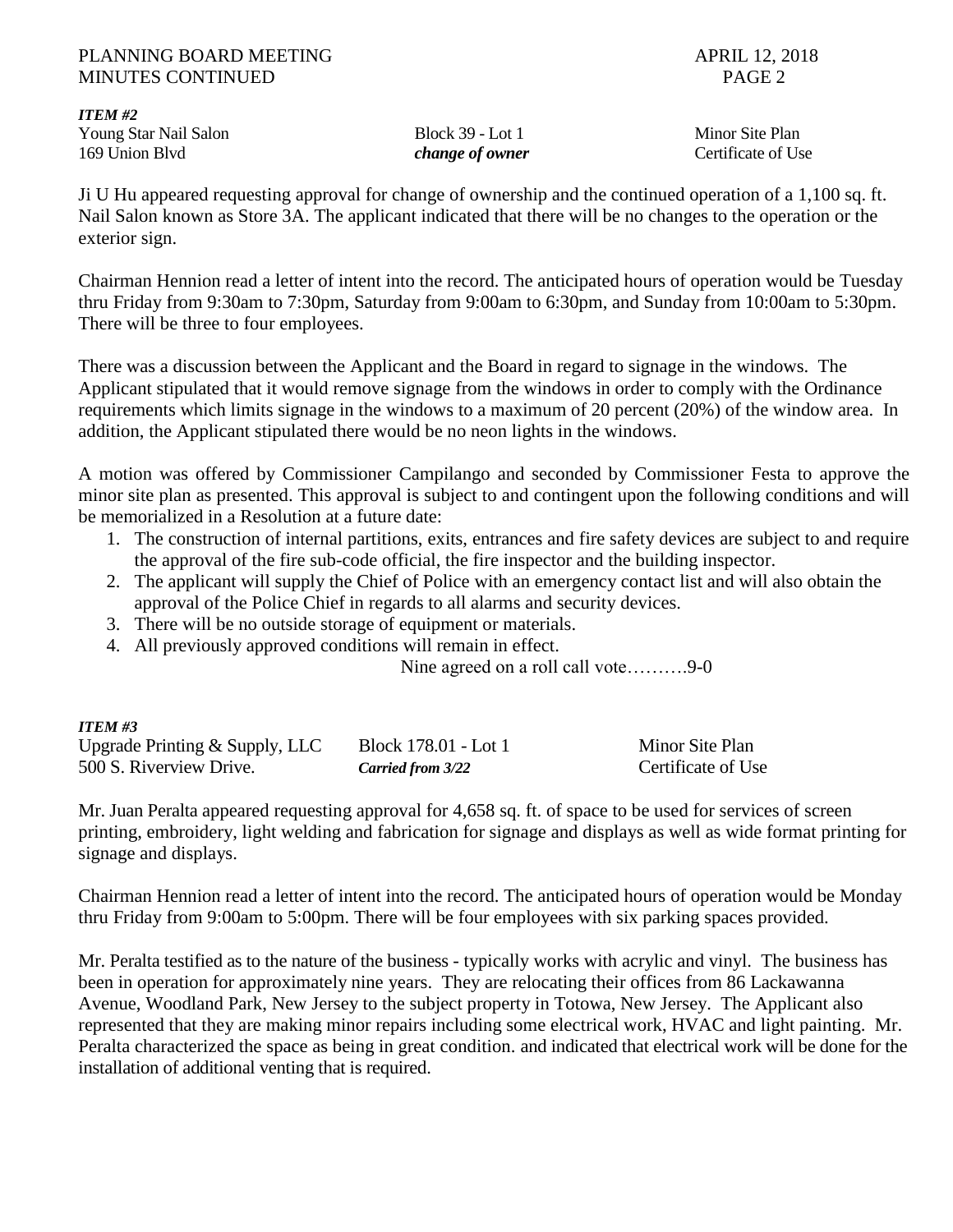A motion was offered by Commissioner Campilango and seconded by Commissioner Festa to approve the minor site plan as presented. This approval is subject to and contingent upon the following conditions and will be memorialized in a Resolution at a future date:

- 1. The construction of internal partitions, exits, entrances and fire safety devices are subject to and require the approval of the fire sub-code official, the fire inspector and the building inspector.
- 2. The applicant will supply the Chief of Police with an emergency contact list and will also obtain the approval of the Police Chief in regards to all alarms and security devices.
- 3. There will be no outside storage of equipment or materials.
- 4. All previously approved conditions will remain in effect.

Nine agreed on a roll call vote……….9-0

A motion was offered by Commissioner Campilango and seconded by Commissioner Festa to admit Vice Chairman Coiro into the remainder of the meeting. All In Favor  $\qquad \qquad 0 \qquad$ 

| <b>ITEM #4</b>                        |                   |                    |  |
|---------------------------------------|-------------------|--------------------|--|
| <b>Cestus Realty Development, LLC</b> | Block 177 - Lot 6 | Minor Site Plan    |  |
| 97 Lackawanna Ave                     | Carried from 3/22 | Certificate of Use |  |

Mr. Anthony Fiorello, attorney for the applicant, and Mr. Phillip Sgobba appeared requesting occupancy of purchased condominium space of approximately 1,526 sq. ft. of to be used as an office operation for their Realty Development. Company, which is involved in the purchasing, managing, constructing and improving industrial, business and residential property.

Mr. Sgobba testified as to the nature of the business and indicated that there is sufficient on-site parking in the rear of the building. There will be no signage on the exterior of the building, only on the door of the unit. The anticipated hours of operation are Monday through Saturday with business hours from 8:00 a.m. to 5:00 p.m.

A motion was offered by Commissioner Campilango and seconded by Commissioner Festa to approve the minor site plan as presented. This approval is subject to and contingent upon the following conditions and will be memorialized in a Resolution at a future date:

- 1. The construction of internal partitions, exits, entrances and fire safety devices are subject to and require the approval of the fire sub-code official, the fire inspector and the building inspector.
- 2. The applicant will supply the Chief of Police with an emergency contact list and will also obtain the approval of the Police Chief in regards to all alarms and security devices.
- 3. There will be no outside storage of equipment or materials.

Ten agreed on a roll call vote……….10-0

| <b>ITEM #3</b>     |                   |                    |
|--------------------|-------------------|--------------------|
| Cibo Vita Inc.     | Block 158 - Lot 3 | Minor Site Plan    |
| 12 Vreeland Avenue |                   | Certificate of Use |

Mr. Anthony Fiorello, attorney for the applicant, Mr. Juan Ortiz, COO and Mr. Celik, President appeared requesting the approval for the occupancy of approximately 371,000 sq. ft. of space for the use of a manufacturing facility which imports packages and distributes high quality conventional and organic nuts, seeds, trail mixes, dry foods, snacks and confectionary items. Cibo Vita is one of the top three suppliers in this industry in the United States.

Mr. Ortiz testified there are 214 employees and 217 on-site parking spaces. The Applicant represented on the record that many of the employees come to work by mass transit or by carpooling. Mr. Ortiz also testified that in regard to quality control measures implemented by the Applicant. Mr. Ortiz testified that the Applicant has certifications to package and distribute certified organic and kosher products at their facility.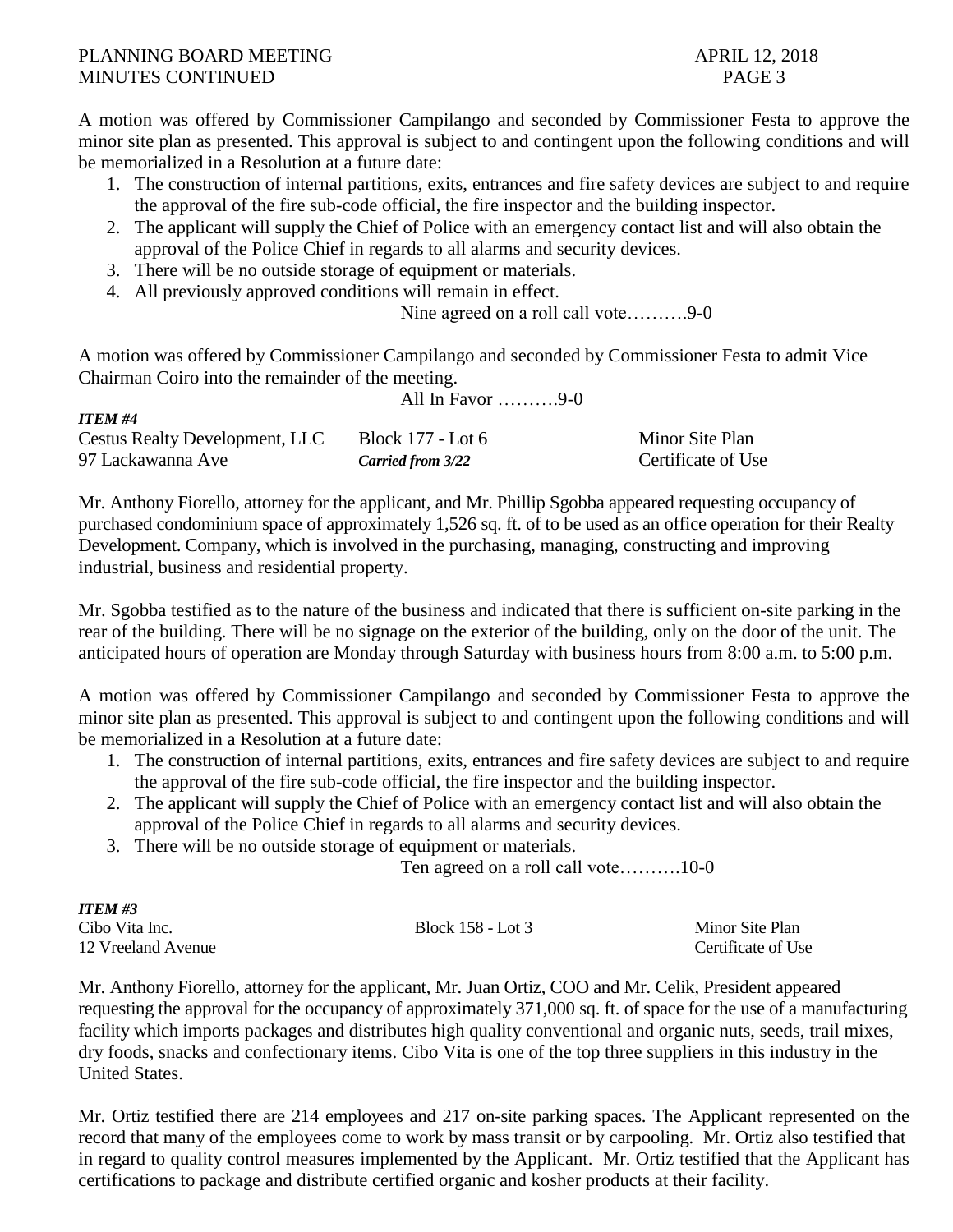Mr. Ortiz further testified that there are approximately 12 tractor trailer bays on-site and that six of the bays will be utilized for delivery of product to be processed and manufactured and the six others will be utilized by trailers that are loaded and ready for delivery to customers. The anticipated hours of operation would be Monday thru Friday from 7:00am to 6:00pm and Saturday from 8:00am to 4:00pm. Signage will replace existing and be no larger.

Mr. Ortiz indicated that the signage will consist of the company logo placed on the existing freestanding sign located at the front of the premises. In addition, there is also a sign proposed for the side of the building. The Applicant stipulated that the signs would conform to the Sign Ordinance of the Borough of Totowa.

Applicant stipulated that it will install a compactor which will enable the refuse to be in a sealed environment on site. In addition, it was represented to the Board that the garbage would be discarded every two to three days. The Applicant and the Board also reviewed conditions from the Resolution of the prior tenant, Accurate Box, at this facility in regard to traffic. The Applicant stipulated that it would accept the conditions in the Accurate Box Resolution including, but not limited to, there being a prohibition about trucks queuing up on the Vreeland Avenue right-of-way to enter the facility. Furthermore, the Applicant stipulated that truck traffic would not proceed along Vreeland Avenue to Riverview Drive, but rather truck traffic would either exit the site and enter Route 80 Westbound off of Vreeland Avenue or proceed directly to Minnisink Road.

Mr. Ortiz indicated that interior walls will be constructed to separate processes. He also indicated that there will be no exterior changes to the building.

A motion was offered by Commissioner Campilango and seconded by Commissioner Festa to open the public portion of the meeting.

Ten agreed on a roll call vote……….10-0

No Public To Be Heard

A motion was offered by Commissioner Campilango and seconded by Commissioner Festa to close the public portion of the meeting.

Ten agreed on a roll call vote……….10-0

A motion was offered by Commissioner Campilango and seconded by Commissioner Festa to approve the minor site plan as presented. This approval is subject to and contingent upon the following conditions and will be memorialized in a Resolution at a future date:

- 5. The construction of internal partitions, exits, entrances and fire safety devices are subject to and require the approval of the fire sub-code official, the fire inspector and the building inspector.
- 6. The applicant will supply the Chief of Police with an emergency contact list and will also obtain the approval of the Police Chief in regards to all alarms and security devices.
- 7. There will be no outside storage of equipment or materials.
- 8. The applicant is in agreement of the prohibition about trucks queuing up on the Vreeland Avenue right-of-way to enter the facility. Also truck traffic shall not proceed along Vreeland Avenue to Riverview Drive, but rather truck traffic shall either exit the site and enter Route 80 Westbound off of Vreeland Avenue or proceed directly to Minnisink Road. Applicant will comply with all municipal, County, State or federal regulations in regard to the idling of trucks on-site.
- 9. The applicant will obtain the approval of the Totowa Borough Board of Health, if required, or such other County, State, Food and Drug Administration or other Federal Regulatory Agencies having jurisdiction in this matter.
- 10. All previously approved conditions will remain in effect.

Ten agreed on a roll call vote……….10-0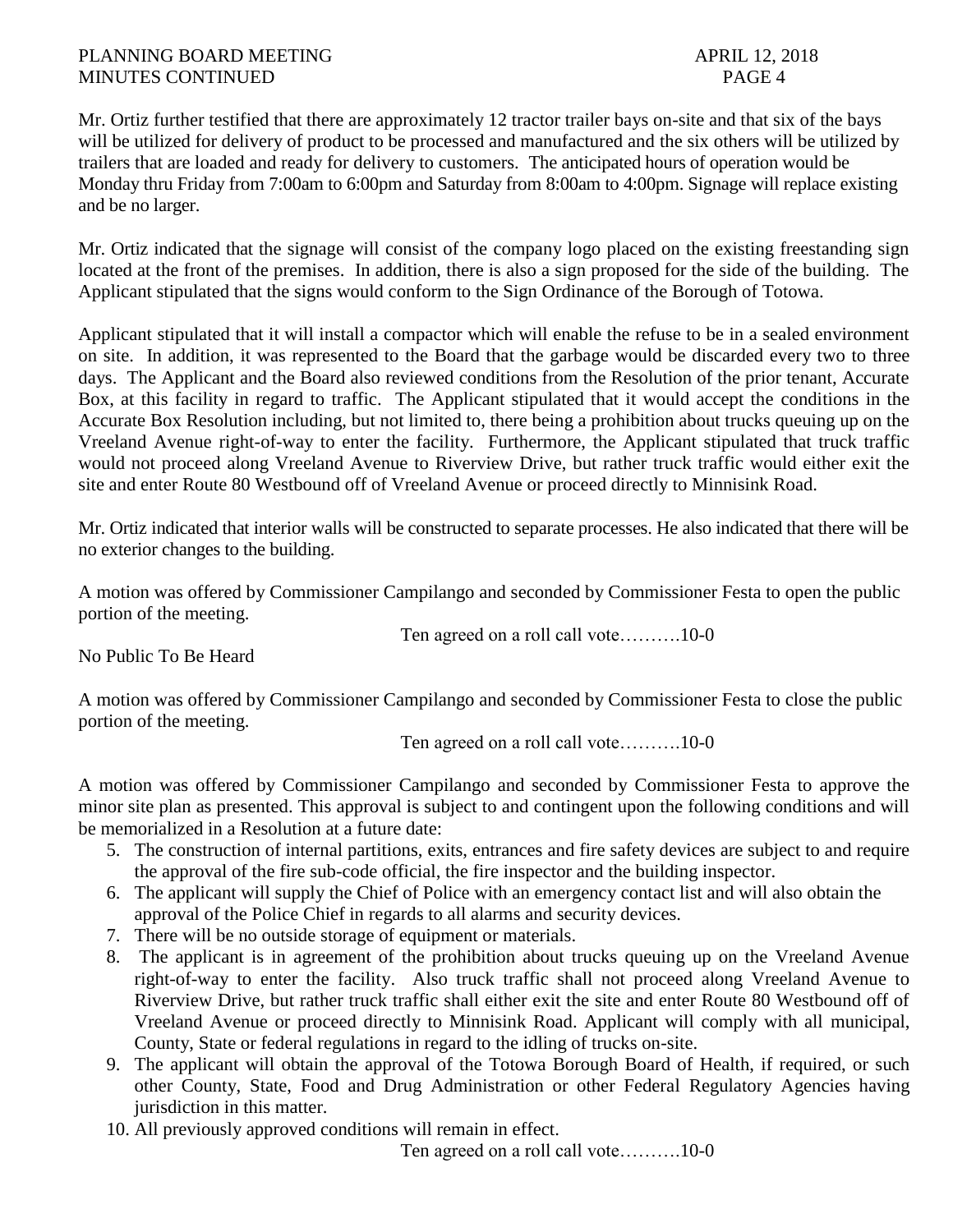## **ORDINANCES:**

Planning Board Attorney gave a brief overview of each of the following proposed Ordinances:

1) Ordinance NO. 08-2018 Chapter 415 Zoning and Land Use Part 4 Zoning Article XV Establishment of Districts, Section 121 Zoning map and Schedules.

A motion was offered by Commissioner Campilango and seconded by Commissioner Festa to approve the Ordinance as presented and recommend that Mayor and Council adopt same. Ten agreed on a roll call vote……….10-0

2) Ordinance NO. 09-2018 Chapter 415 Zoning and Land Use Article XXI Business Districts Section 167 B-2 Local Business District Sub-Paragraph B.

A motion was offered by Commissioner Campilango and seconded by Commissioner Festa to approve the Ordinance as presented and recommend that Mayor and Council adopt same. Ten agreed on a roll call vote……….10-0

Ordinance NO. 10-2018 Chapter 415 Zoning and Land Use Article XIX AHD Adult Housing District Overlay Zone to Create a New Subsection MFR Multi Family Residential Overlay Zone.

A motion was offered by Commissioner Campilango and seconded by Commissioner Festa to approve the Ordinance as presented and recommend that Mayor and Council adopt same. Ten agreed on a roll call vote……….10-0

A motion was offered by Commissioner Campilango and seconded by Commissioner Paese to approve the Planning Board Minutes of March 22, 2018 as prepared.

Nine agreed on a roll call vote……….9-0 Commissioner Pugliese abstained

## **RESOLUTIONS:**

A motion was offered by Commissioner Campilango and seconded by Commissioner Zarek to approve the resolution Ristorante Benissimo – Block 145-Lot 13 as presented.

Seven agreed on a roll call vote……….7-0

A motion was offered by Commissioner Campilango and seconded by Commissioner Festa to approve the resolution for Ordinance NO. 08-2018 Chapter 415 Zoning and Land Use Part 4 Zoning Article XV Establishment of Districts, Section 121 Zoning map and Schedules as presented. Ten agreed on a roll call vote……….10-0

A motion was offered by Commissioner Campilango and seconded by Commissioner Festa to approve the resolution for Ordinance NO. 09-2018 Chapter 415 Zoning and Land Use Article XXI Business Districts Section 167 B-2 Local Business District Sub-Paragraph B as presented.

Ten agreed on a roll call vote……….10-0

A motion was offered by Commissioner Campilango and seconded by Commissioner Festa to approve the resolution for Ordinance NO. 10-2018 Chapter 415 Zoning and Land Use Article XIX AHD Adult Housing District Overlay Zone to Create a New Subsection MFR Multi Family Residential Overlay Zone as presented. Ten agreed on a roll call vote……….10-0